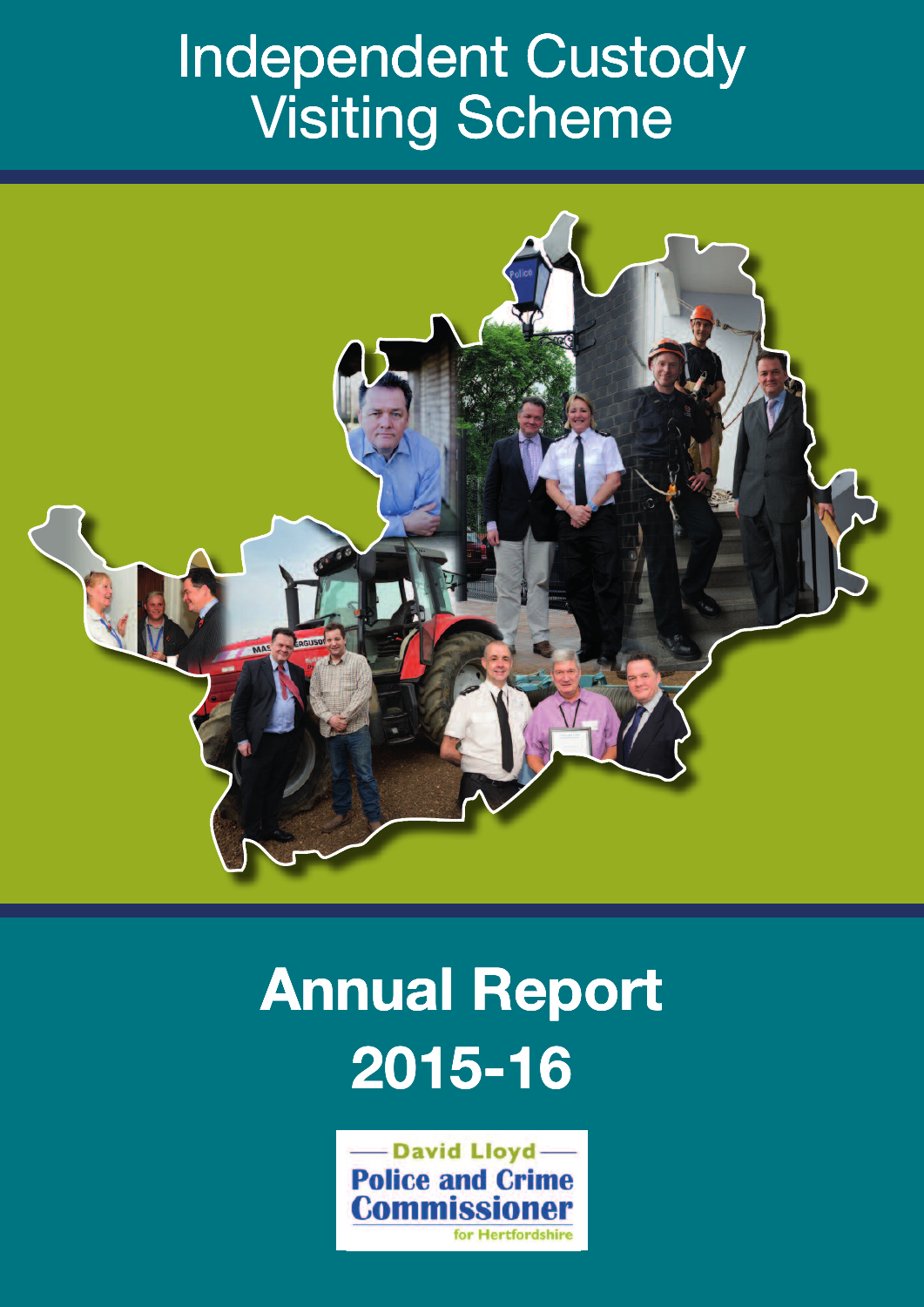### **Introduction by David Lloyd**

#### **Police and Crime Commissioner for Hertfordshire**

Welcome to the Annual Report of Hertfordshire's Independent Custody Visitors (ICV) Scheme. This report will outline the scheme, look at the volunteers and focus on the visits made from 1st April 2015 to 31st March 2016.

I have had statutory responsibility for custody visiting since November 2012.The Independent CustodyVisitors (ICVs) have enabled me to fulfil this responsibility to ensure that the wellbeing of detainees is monitored and issues relating to detainees or the custody suites are addressed. Their role is to increase public confidence in the custody service and increase transparency. Our ICVs are all volunteers and I would like to thank them for the excellent work they do in checking the welfare of detainees.

We have two custody suites in Hertfordshire located in Hatfield and Stevenage.The volunteers visit the suites unannounced at least once a week, during day or night, to introduce themselves to detainees to check on their health and wellbeing and that their rights and entitlements are upheld. I am pleased to report that no serious issues were reported this year.

This year we said a sad farewell to two of our longest serving ICVs, Lionel Devonish and Keith Cockman who between them have clocked up over 70 years service. I thank them for their dedication and commitment and wish them all the very best for the future.

The focus in the past year has been on inducting our newly recruited volunteers and providing additional training for our existing ICVs to enhance their role and to assist me in ensuring that issues raised by Her Majesty's Inspectorate of Constabulary and the Independent Police Complaints Commission are addressed.We have an excellent custody service in Hertfordshire and our ICVs play a key role in ensuring that we maintain the highest possible standards of welfare for our detainees.

Dann Lly

David Lloyd **Police and Crime Commissioner for Hertfordshire**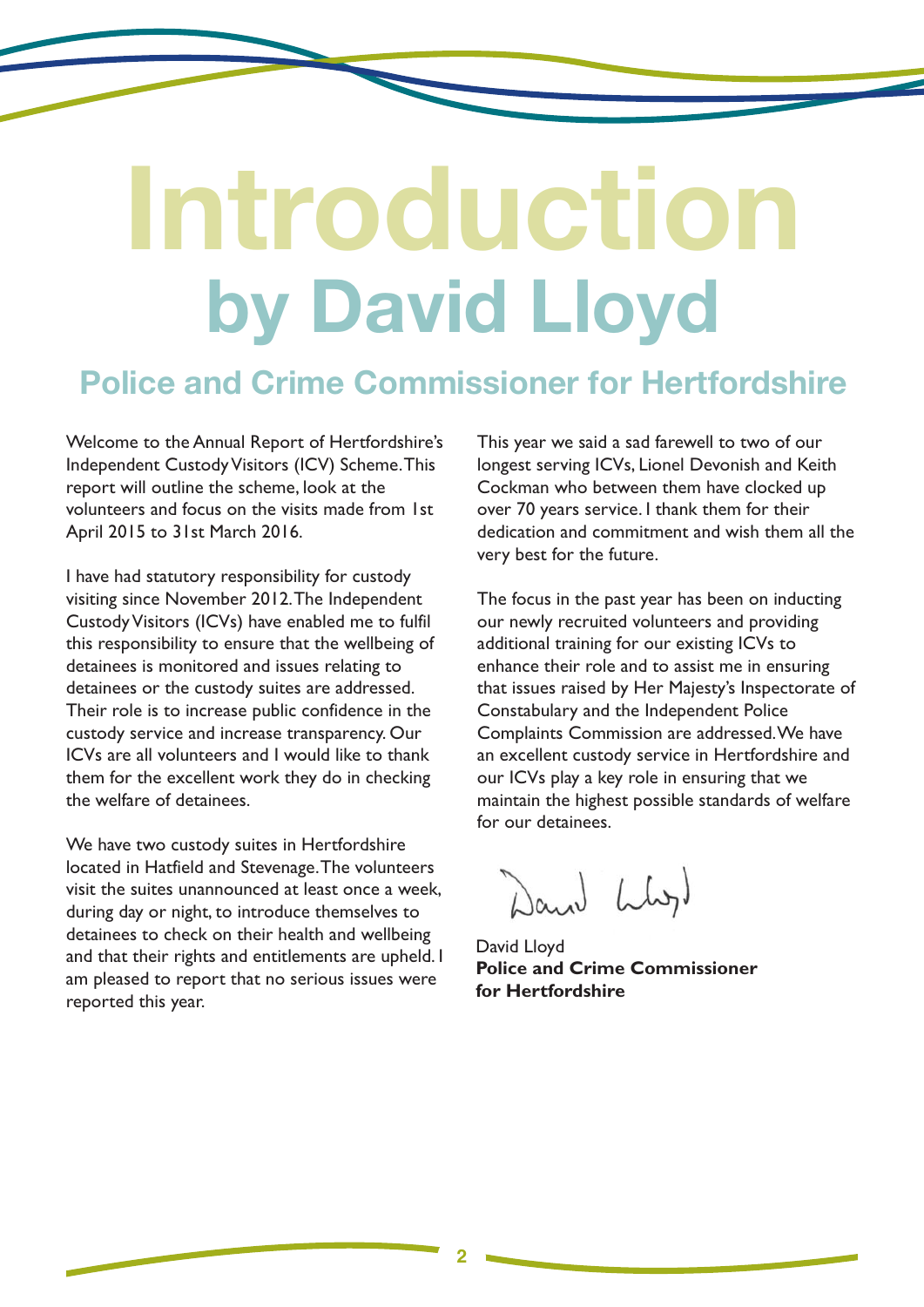### **Overview of the scheme**

Under the Police Reform Act 2002, all police authorities are required to run a custody visiting scheme.The scheme gives the public reassurance that detainees are being treated fairly by carrying out independent checks on the welfare of detainees, at a time when they may be feeling vulnerable or confused, as well as looking out for issues around cleanliness and maintenance of custody suites.

David Lloyd, the Police and Crime Commissioner, is responsible for the operation of the scheme in Hertfordshire. He appoints a Scheme Administrator from within his office that is responsible for recruiting and training volunteers as well as managing the scheme.

ICVs are unpaid volunteers who live or work in Hertfordshire. Currently there are 33 ICVs from across the county.They are trained to introduce themselves to people in custody to ensure that

their treatment is fair and that they have access to their rights and entitlements. During each visit a Visitor Report Form is produced by the visitors and forwarded to the Commissioner's Scheme Administrator with a copy being left with the Custody Managers at the Custody Suite.

Concerns raised by visitors are reported to the Custody Sergeant at the time of the visit and to the Scheme Administrator in the Commissioner's office who brings them to the attention of the Custody Chief Inspector in their monthly meetings.The visitors will also have a chance to raise general concerns and matters arising from visits during the six monthly meetings. In addition, regular training sessions are held and ICVs have the opportunity to attend the Regional Conference where they can network with ICVs from other areas and share ideas and best practice.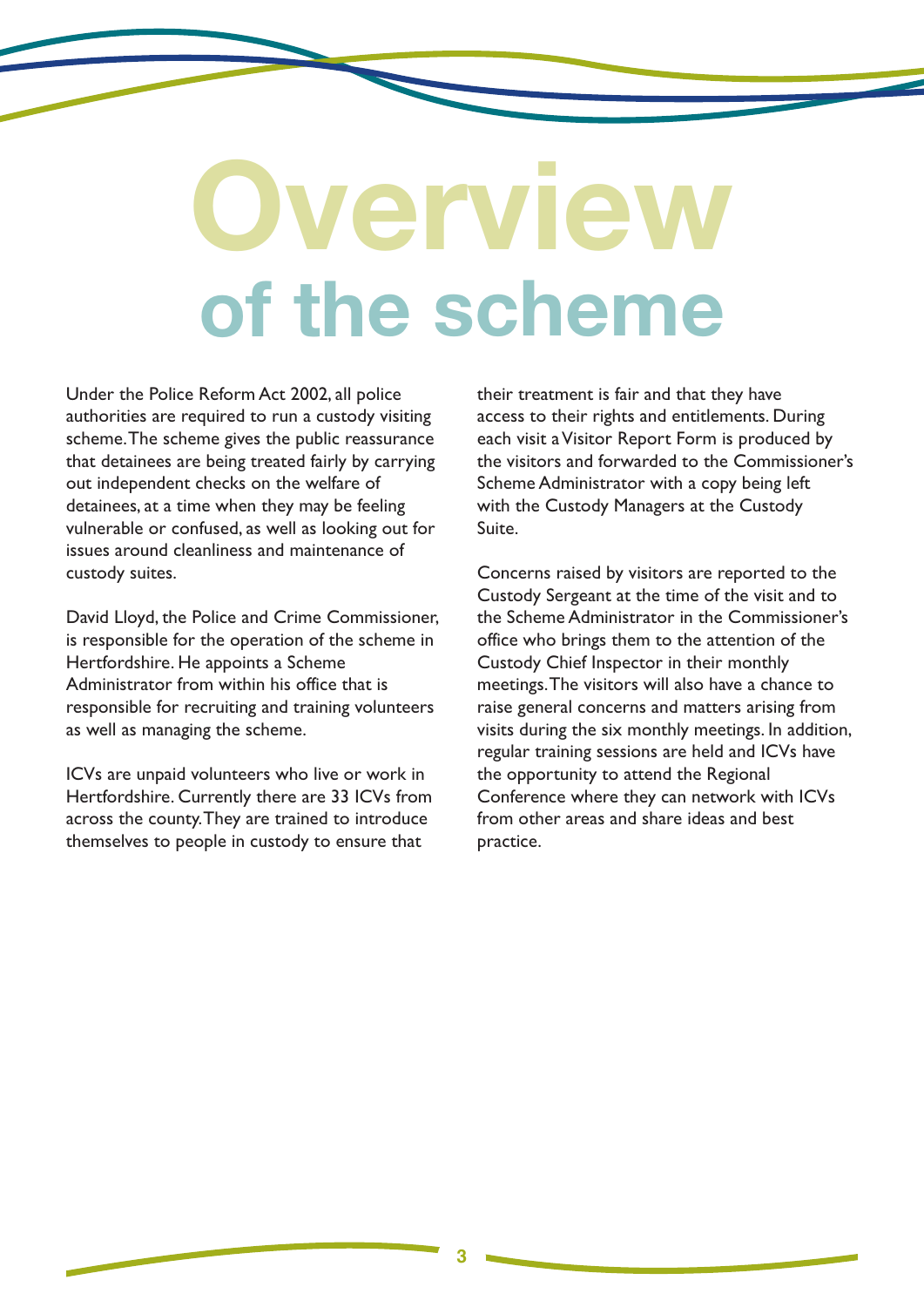## **Independent Custody Visitors**

There are a total of 33 Independent Custody Visitors who live or work in Hertfordshire, 17 male volunteers and 16 female volunteers.As a result of some retirements from the scheme and new guidance stating that volunteers should serve no more than nine years, we are about to recruit a number of additional volunteers over Summer 2016.

The chart below shows the age range of the Independent CustodyVisitors. Around 50% of the volunteers are over 60 years of age and we are hoping to increase the age range and background of our volunteers during the next recruitment phase.



The pie chart below shows the length of service for our ICVs. The number of volunteers with 20+ years' service has decreased as some of our longstanding volunteers have now retired. The majority of our ICVs have been volunteering for the scheme for less than ten years.

**4**

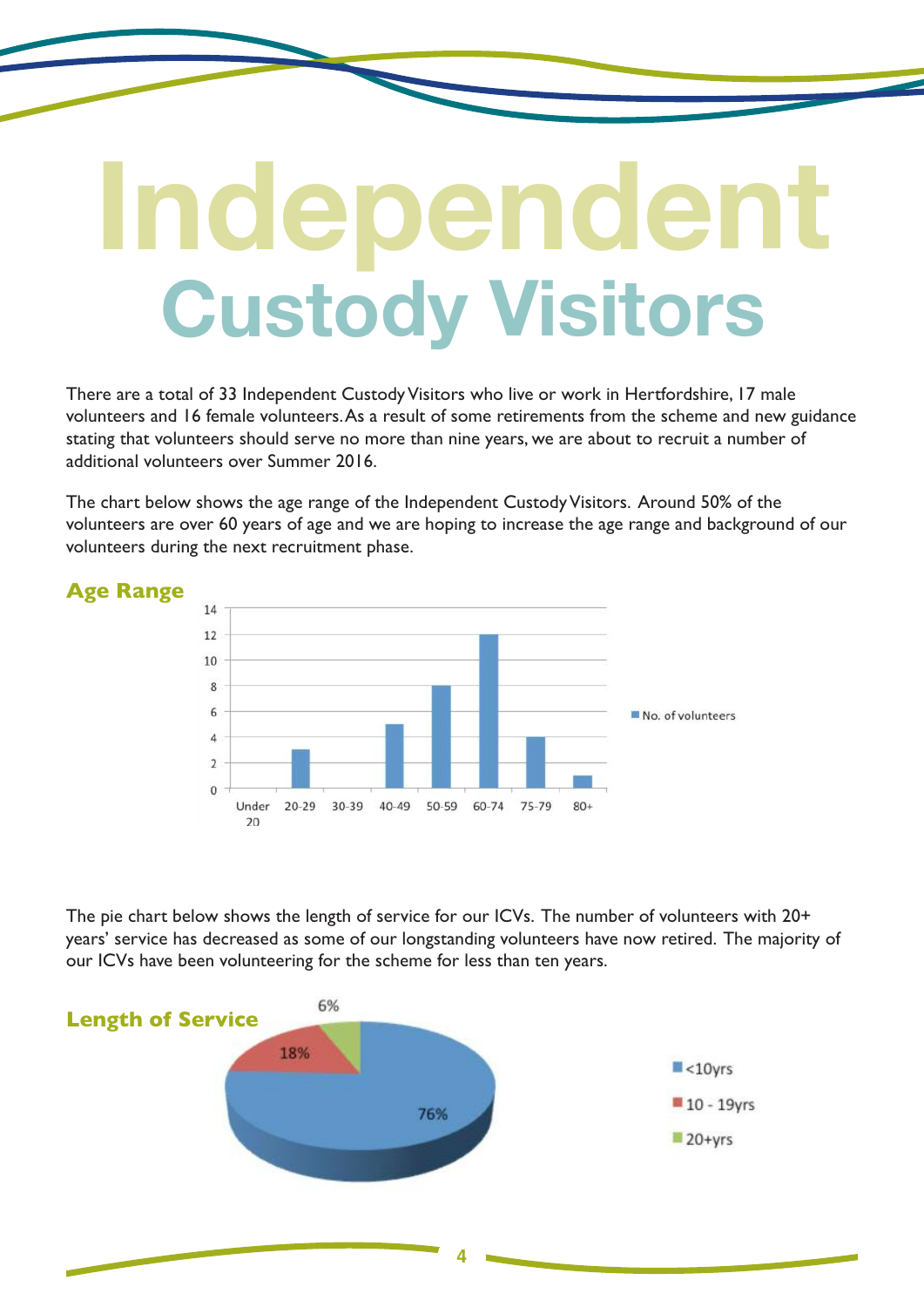### **Visits made by ICVs**

From April 2015 to March 2016, Independent Custody Visitors made a total of 111 visits to custody suites.All visits are unannounced and the ICVs had the opportunity to see all the detainees, depending on availability and consent of the detainee.At the time of the visits a total of 1275 persons were detained of which 683 were visited.

Below is a breakdown of the visits from 1st April 2015 to 31st March 2016

| Custody suite<br>visited | No. of visits<br>undertaken | No. of<br>detained<br>persons held | No. of<br>detainees<br>available to<br>visit | No. of<br>detained<br>persons<br>visited | $%$ of<br>detainees<br>visited (of<br>those available) | No. of<br>detained<br>persons not<br>visited |
|--------------------------|-----------------------------|------------------------------------|----------------------------------------------|------------------------------------------|--------------------------------------------------------|----------------------------------------------|
| <b>Hatfield</b>          | 49                          | 712                                | 388                                          | 375                                      | 97%                                                    | 324                                          |
| Hoddesdon*               | 7                           | 7                                  | П                                            | $\overline{0}$                           | 91%                                                    | 6                                            |
| Stevenage                | 42                          | 461                                | 272                                          | 242                                      | 89%                                                    | 189                                          |
| Watford*                 | $\overline{13}$             | 85                                 | 59                                           | 56                                       | 95%                                                    | 26                                           |
| Total                    | Ш                           | 1275                               | 730                                          | 683                                      | 93%                                                    | 545                                          |

\*Hoddesdon custody suite closed during May 2015 and theWatford custody suite closed during August 2015.

In general the number of detained persons held is higher than last year and although there were fewer visits than last year there were more detainees visited. This is due to the detainees being detained at only two custody suites rather than four and therefore more detainees are being visited during each custody suite visit.

Not all detainees were available or consented to being interviewed by an ICV during a visit.This is due to a number of reasons including when detainees are asleep, intoxicated, violent, in an interview or providing fingerprint/DNA evidence.This year a total of 545 detainees were not available to be visited. This year 47 detainees refused to be interviewed by an ICV.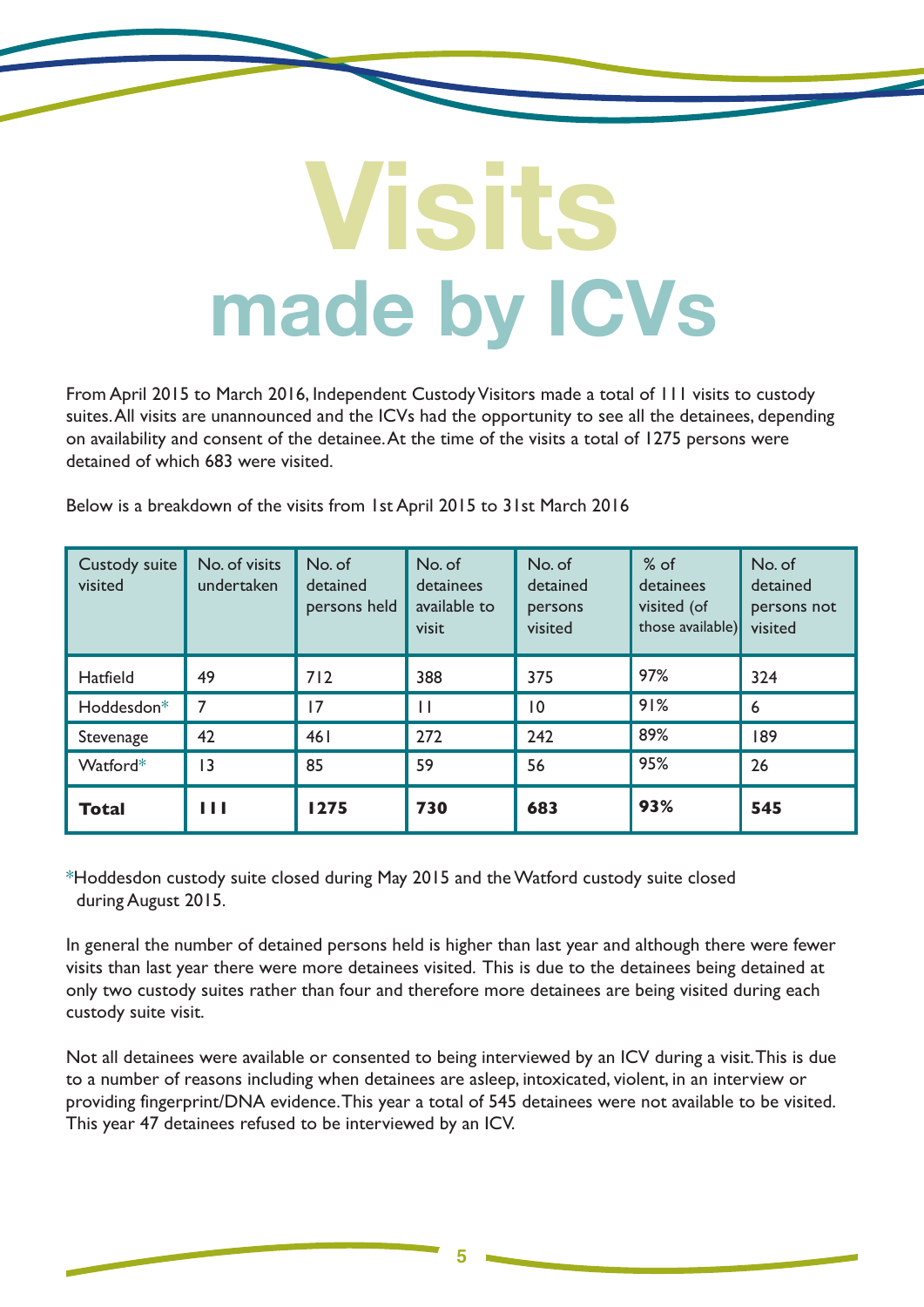#### **Issues reported from custody visits**

Throughout the duration of the year visitors raised 290 concerns with custody staff. **20%** of these came under the category of other and included within this category are issues relating to refused visits, at interview, being discharged, asleep. **25%** were related to medical or mental health issues. **15%** were requests for phone calls or to inform someone of their detention and **19%** were requests for food.



In 8% of the visits there were no detainee concerns. ICVs also recorded 10 positive comments during the year.

During the year ICVs reported issues with facilities. In total **35** issues were recorded, **34%** related to cleanliness, **29%** were with regard to cells being out of action and **6%** were about heating and ventilation. In addition to this, ICVs noted 8 potential staffing issues throughout the year.

#### **ICV Scheme Costs**

Although visitors are unpaid, they are reimbursed for travel and subsistence costs. As well as these costs the Commissioner continues, as in previous years, to incur other minimal costs for running the scheme such as training costs, printing costs, catering for panel meetings, conference booking fee etc.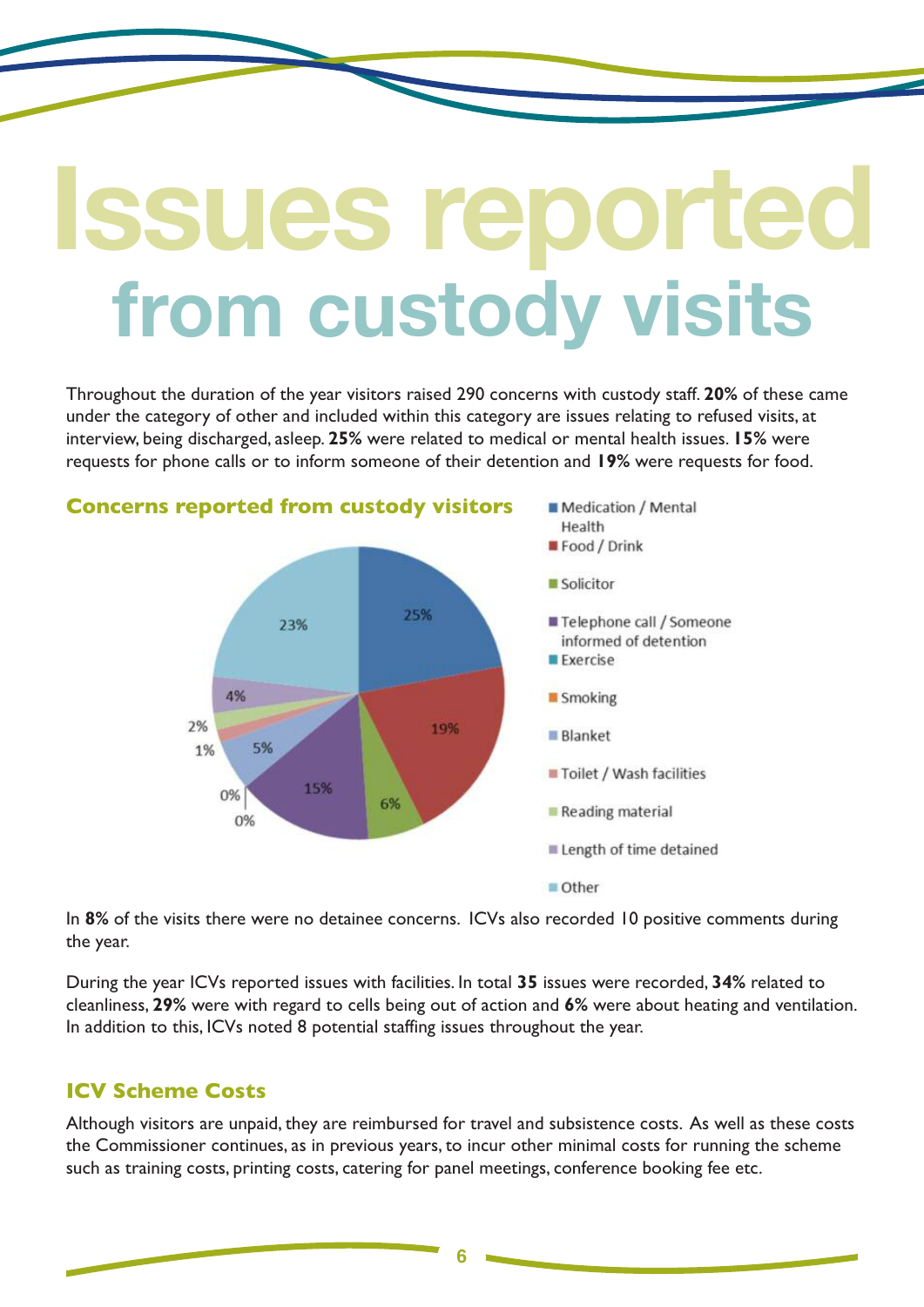#### **Comments from the Head of Hertfordshire Constabulary's Custody Units**

There is much over the last 12 months to reflect upon and, very much as I began last year's comments, again there has been significant change affecting Hertfordshire Custody and the way in which the ICV volunteers work.

In May 2015, Her Majesty's Inspectorate of Prisons and also Constabularies conducted a week-long joint unannounced visit to inspect Hertfordshire's Custody Units.The resultant report, which was published last November and which can be read online, was broadly complimentary of the strategy around Custody, and the treatment and conditions of those detained in its cells.The Inspectorates' recommendations were welcomed by the Constabulary and acted upon prior to the publishing of the report.A recent 'follow-up' visit was conducted by the Inspectorates who were pleased with the response.

Also in May 2015, Hoddesdon Custody was closed, followed shortly afterwards in early August by the closure ofWatford Custody.This reduced the cell capacity of Hertfordshire Custody from 86 to 54 cells but has made for a more focused, more efficient Custody model, involving improved working practices with a range of partners including Drug and Alcohol teams, Mental Health Teams, and embedded healthcare providers, all designed to achieving the objective of optimising positive outcomes for detainees.The ICV

volunteers' role is to ensure the Constabulary is delivering upon that aim and thereby reinforcing the already strong public confidence in its local police force.

I have worked closely with the Police and Crime Commissioner's Office again this year to help promote further the status and impact of the Independent Custody Visitors Scheme in Hertfordshire.As I stated last year, I regard the work of the ICVs as highly important.The work of the ICV volunteers helps inform and reassure me that the work of my officers and staff, the processes they use, and the environment we provide, are all open to scrutiny at whatever time (always unannounced) the ICVs wish to visit either of the two remaining Custody units at Hatfield and Stevenage. My staff and I are committed to the safe detention and handling of all persons whilst they are held in custody.The 545 detainees visited over the last year is impressive and the written feedback provided by the ICVs on each occasion helps me to identify areas of strength and weakness in our Custody arrangements, whether that be as a pattern between the two custody units or instead highlighting a particular concern at one station. I can then work to correct any potential weakness.

The inspection criteria used by the ICVs has been retuned over the last year to compliment more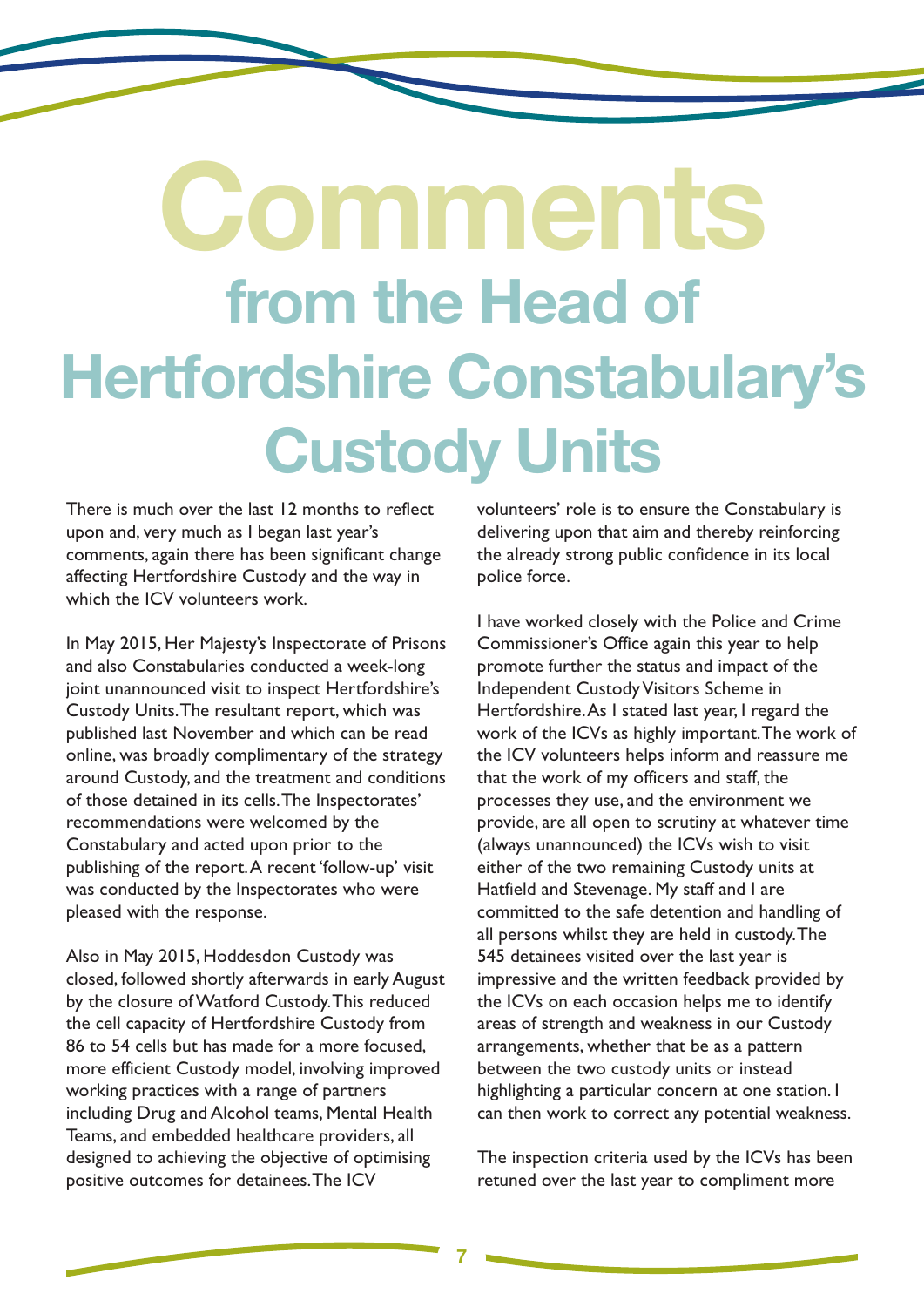keenly the criteria by which the HMIP and HMIC inspect also.This again assists in helping Custody focus in the right areas and respond rapidly to anything that falls short of the excellent service we always strive to provide.The volunteers have responded positively to this change and I thank them for that. I also want to thank personally two of the longest serving ICVs, Mr Lionel Devonish and Mr Keith Cockman, who are both stepping down from their roles which they have practised for over two decades.Their efforts have been extraordinary and they are an inspiration. Thank you.

This will be my final 'comments' section as I am moving on to a new role within the Constabulary, so I would like to again thank all the ICVs for their outstanding efforts over the last few years during my tenure.To achieve such a high rate of visits and provision of such relevant feedback for Custody is exceptional. I wish you all my very best wishes for the future.

Shane O'Neill **Detective Chief Inspector**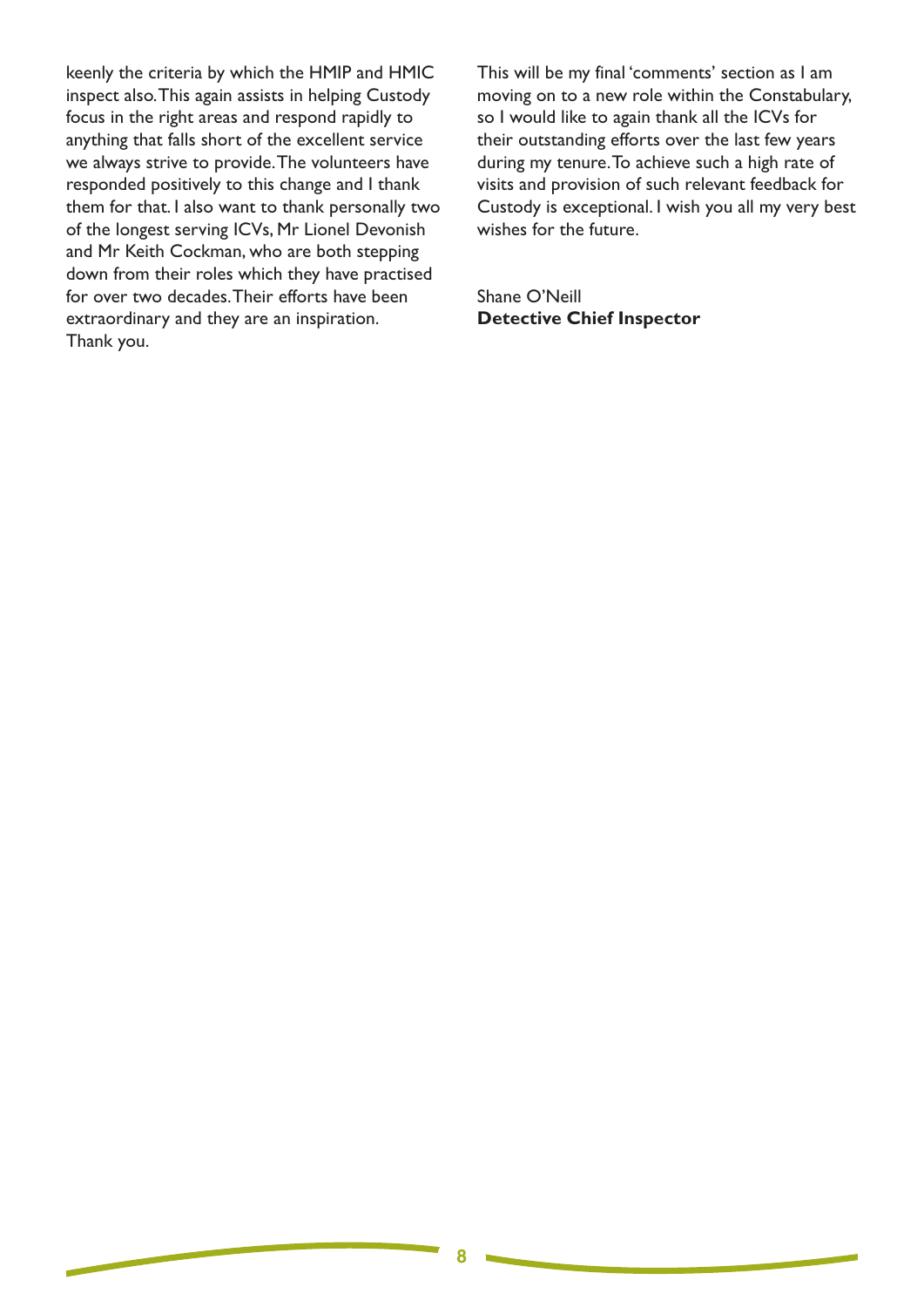## **The future of ICV's**

Hertfordshire's ICV scheme has undergone a period of significant change with new volunteers joining the team, a new and more comprehensive training package being delivered and new reporting processes. The Independent Visiting Scheme Association (ICVA) have recently restructured and appointed a new Chief Executive who is working closely with the Home Office to develop and enhance the scheme nationally. Hertfordshire is at the forefront of those developments, helping to inform and shape the future direction of the scheme.

Alongside this the custody teams have also been undergoing a period of significant change meaning that regular and independent visits are more important than ever. As discussed above, we have been using reports from Her Majesty's Inspectorate of Constabulary (HMIC) and the Independent Police Complaints Commission to target our ICV inspections and use this as a real driver for improvements in our custody services. We intend to continue to develop this targeted inspection process and to improve our reporting mechanisms to further enable the Commissioner to hold the Chief Constable to account.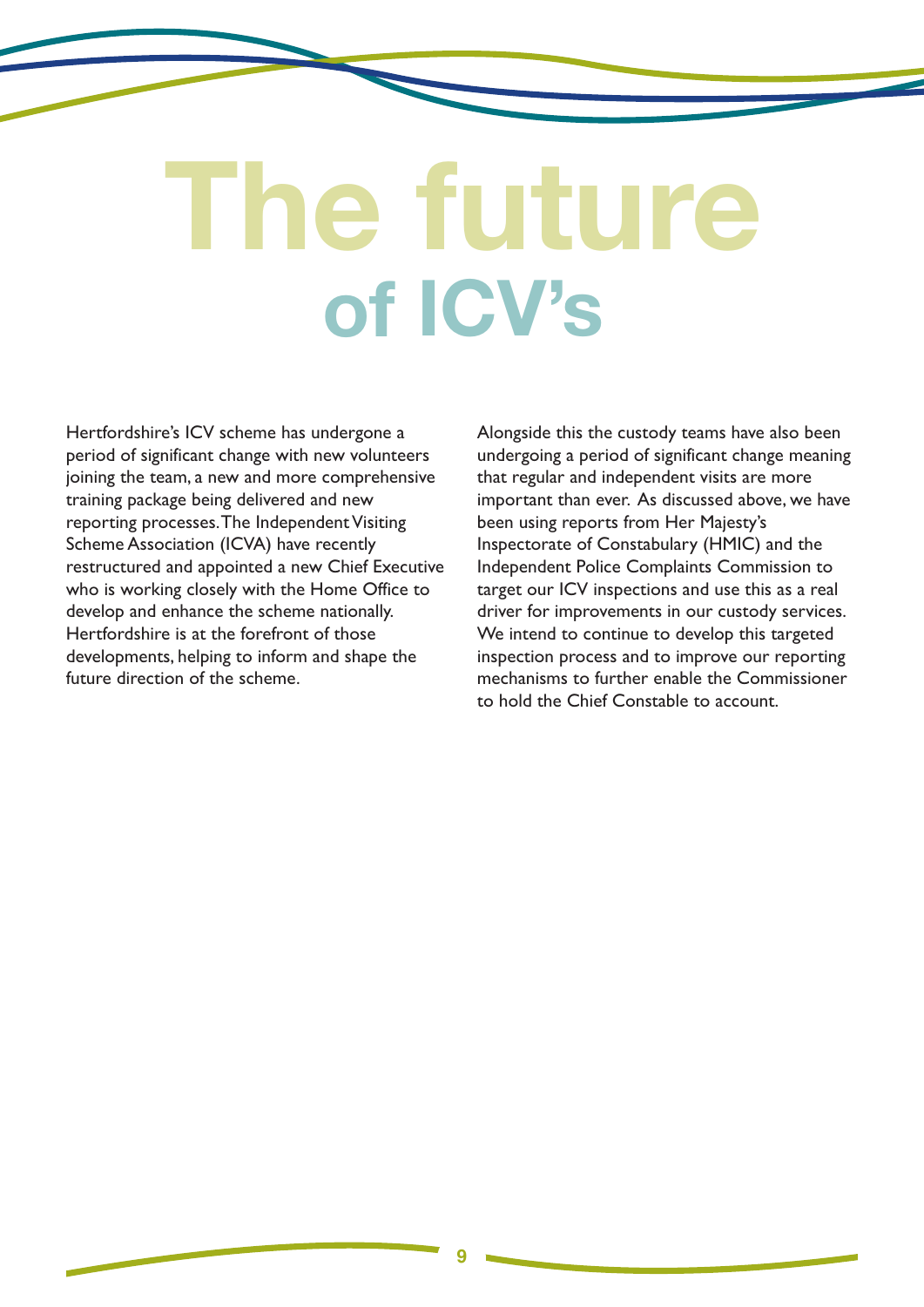# **Conclusion**

Independent Custody Visitors are essential in enabling the Police and Crime Commissioner to fulfil his statutory responsibility to ensure that the welfare and rights of detained persons are upheld whilst in police custody.The ICV scheme provides independence, transparency and has increased the public's confidence in the police service and we are very grateful to our volunteers for the time that they contribute to our community through their ICV role.

If you are interested in becoming an Independent Custody Visitor please contact:

**Independent CustodyVisiting Scheme Administrator Office of the Police and Crime Commissioner 15Vaughan Road Harpenden AL5 4GZ**

**Telephone: 01707 806100 Email: sam.hale@herts.pnn.police.uk**

For more information regarding the role of ICVs and that of the Police and Crime Commissioner for Hertfordshire, please visit **www.hertscommissioner.org**

For more information on the role of the Independent Custody Visiting Association (ICVA), please visit **www.icva.org.uk**